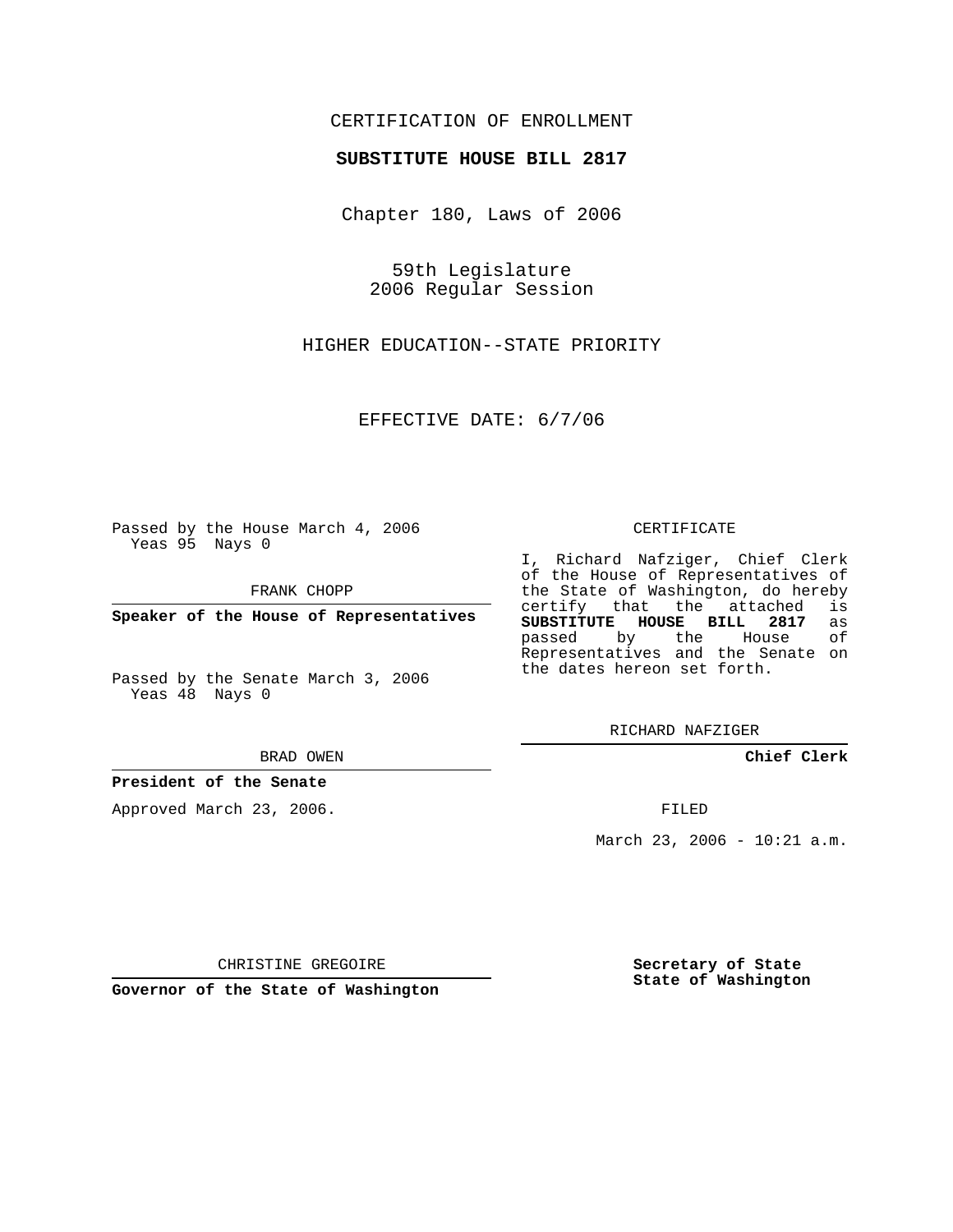# **SUBSTITUTE HOUSE BILL 2817** \_\_\_\_\_\_\_\_\_\_\_\_\_\_\_\_\_\_\_\_\_\_\_\_\_\_\_\_\_\_\_\_\_\_\_\_\_\_\_\_\_\_\_\_\_

\_\_\_\_\_\_\_\_\_\_\_\_\_\_\_\_\_\_\_\_\_\_\_\_\_\_\_\_\_\_\_\_\_\_\_\_\_\_\_\_\_\_\_\_\_

## AS AMENDED BY THE SENATE

Passed Legislature - 2006 Regular Session

## **State of Washington 59th Legislature 2006 Regular Session**

**By** House Committee on Higher Education & Workforce Education sponsored by Representatives Sells, McCoy, Strow, Dunshee, Lovick, Jarrett, Morris, Ormsby, Morrell, Haler, O'Brien, Fromhold, Ericks, Kilmer and B. Sullivan)

READ FIRST TIME 2/3/06.

 AN ACT Relating to establishing a state priority and state objectives for access, enrollment, delivery, and degree achievements in the fields of engineering, technology, biotechnology, science, computer science, and mathematics in higher education; and adding new sections to chapter 28B.10 RCW.

6 BE IT ENACTED BY THE LEGISLATURE OF THE STATE OF WASHINGTON:

 7 NEW SECTION. **Sec. 1.** A new section is added to chapter 28B.10 RCW 8 to read as follows:

 (1) The legislature recognizes the vital importance to the state's economic prosperity and the economic benefit of placing a priority on enrolling and conferring degrees upon students in the fields of engineering, technology, biotechnology, science, computer science, and mathematics.

 (2) The legislature has significant concerns that other countries are outpacing the United States in graduating qualified engineers, and that major corporations within Washington state are searching out-of- state and even outside the United States to find the qualified and trained employees they need.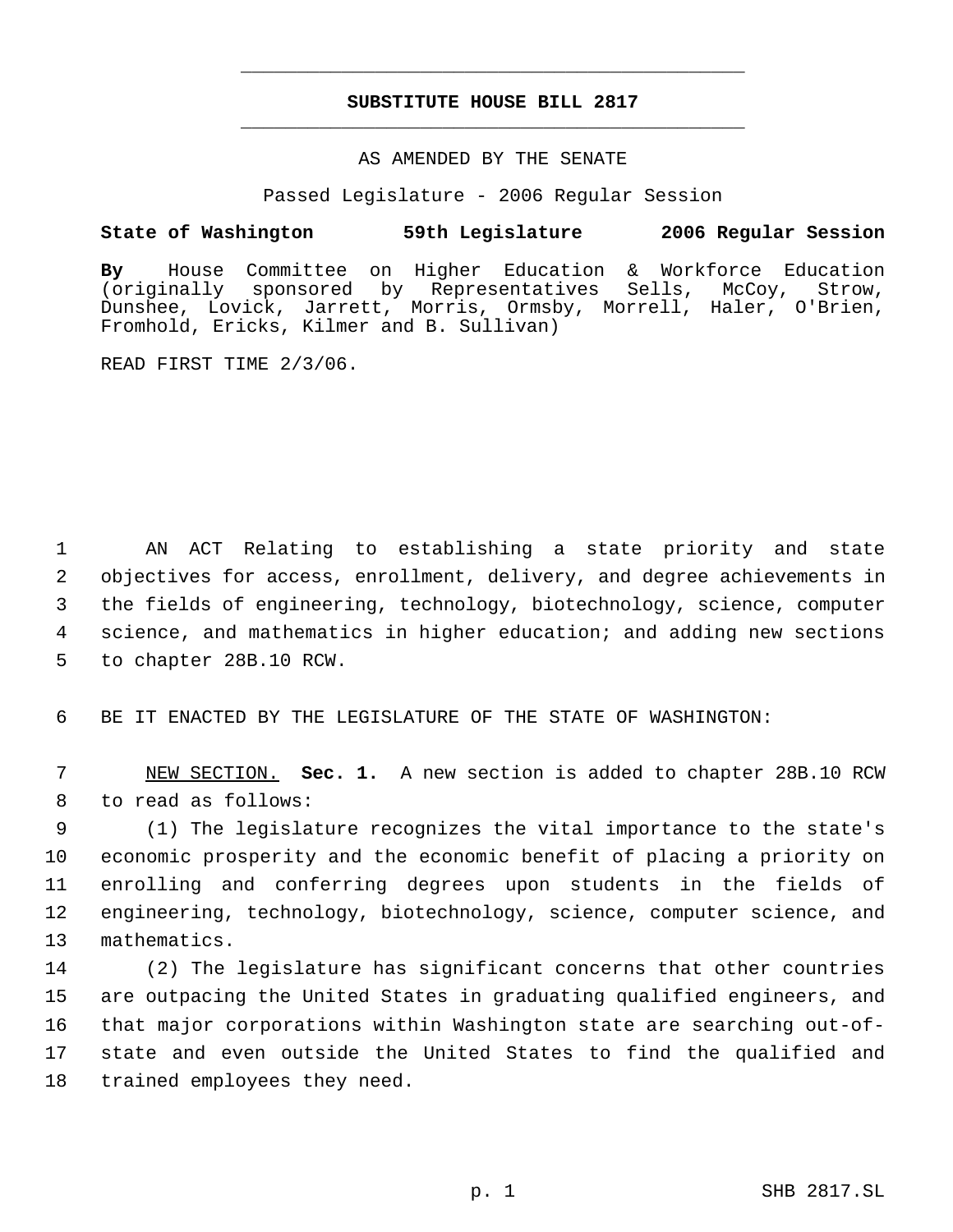(3) Data compiled by the technology alliance shows that Washington state ranks thirty-fourth among the fifty states in the percentage of residents who have earned a science or engineering degree, per capita.

 (4) Data collected by the office of financial management indicates that between the academic years of 1993-94 and 2003-04 at public four- year institutions of higher education in Washington state:

 (a) There was a twelve percent decline in the number of full-time equivalents enrolled in the fields of engineering and related 9 technologies; and

 (b) There was nearly a nine percent decline in the number of bachelor's degrees conferred in the fields of engineering and related technologies.

 (5) Data collected by the office of financial management also shows that for the 2003-04 academic year, only four percent of all full-time equivalents were enrolled in engineering and related technologies and just two percent of all full-time equivalents were enrolled in computer science studies at public four-year institutions of higher education in the state.

 (6) Therefore, it is the intent of the legislature to promote increased access, delivery models, enrollment slots, and degree opportunities in the fields of engineering, technology, biotechnology, sciences, computer sciences, and mathematics. It is recognized that these areas of study and training are integrally linked to ensuring that Washington state's economy can compete nationally and globally in the twenty-first century marketplace. It is also recognized that community colleges play a unique role in supporting degree attainment in the fields of science, technology, engineering, and mathematics through the development of transferable curricula and the maintenance of viable articulation agreements with both public and private universities.

 NEW SECTION. **Sec. 2.** A new section is added to chapter 28B.10 RCW to read as follows:

 (1) A state priority is established for institutions of higher education, including community colleges, to encourage growing numbers of enrollments and degrees in the fields of engineering, technology, biotechnology, sciences, computer sciences, and mathematics.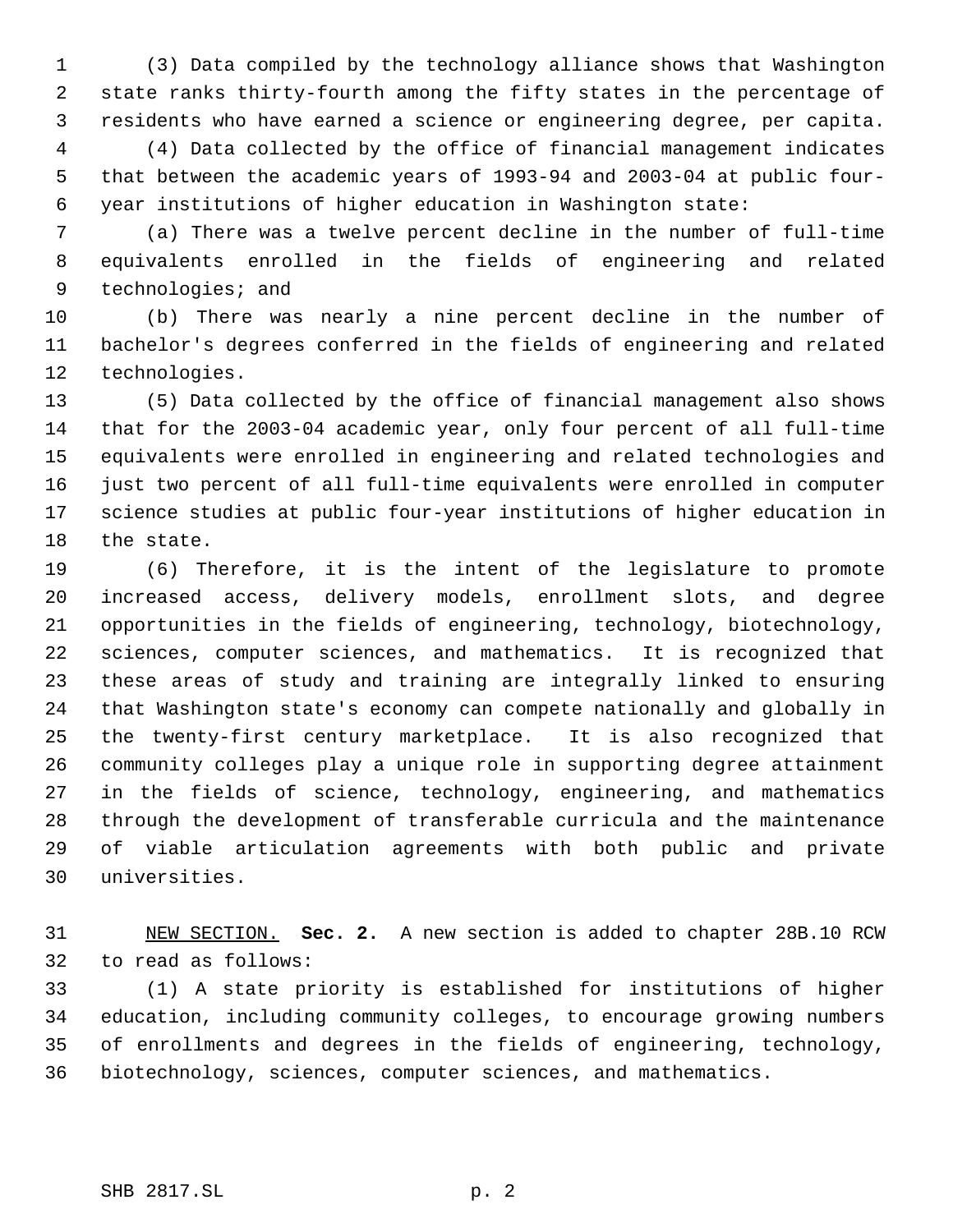(2) In meeting this state priority, the legislature understands and recognizes that the demands of the economic marketplace and the desires of students are not always on parallel tracks. Therefore, institutions of higher education shall determine local student demand for programs in the fields of engineering, technology, biotechnology, sciences, computer sciences, and mathematics and submit findings and proposed alternatives to meet demand to the higher education coordinating board and the legislature by November 1, 2008.

 (3) While it is understood that these areas of emphasis should not be the sole focus of institutions of higher education. It is the intent of the legislature that steady progress in these areas occur. The higher education coordinating board shall track and report progress in the fields of engineering, technology, biotechnology, sciences, computer sciences, and mathematics including, but not limited to, the following information:

 (a) The number of students enrolled in these fields on a biennial basis;

 (b) The number of associate, bachelor's, and master's degrees conferred in these fields on a biennial basis;

 (c) The amount of expenditures in enrollment and degree programs in these fields; and

 (d) The number and type of public-private partnerships established relating to these fields among institutions of higher education, including community colleges, and leading corporations in Washington state.

 (4) Institutions of higher education, including community colleges, shall be provided discretion and flexibility in achieving the objectives under this section. Examples of the types of institutional programs that may help achieve these objectives include, but are not limited to, establishment of institutes of technology, new polytechnic- based institutions, new divisions of existing institutions, and a flexible array of delivery models, including face-to-face learning, interactive courses, internet-based offerings, and instruction on main campuses, branch campuses, and other educational centers.

 (5) The legislature recognizes the global needs of the economic marketplace for technologically prepared graduates, and the relationship between technology industries and higher education. Institutions of higher education, including community colleges, are